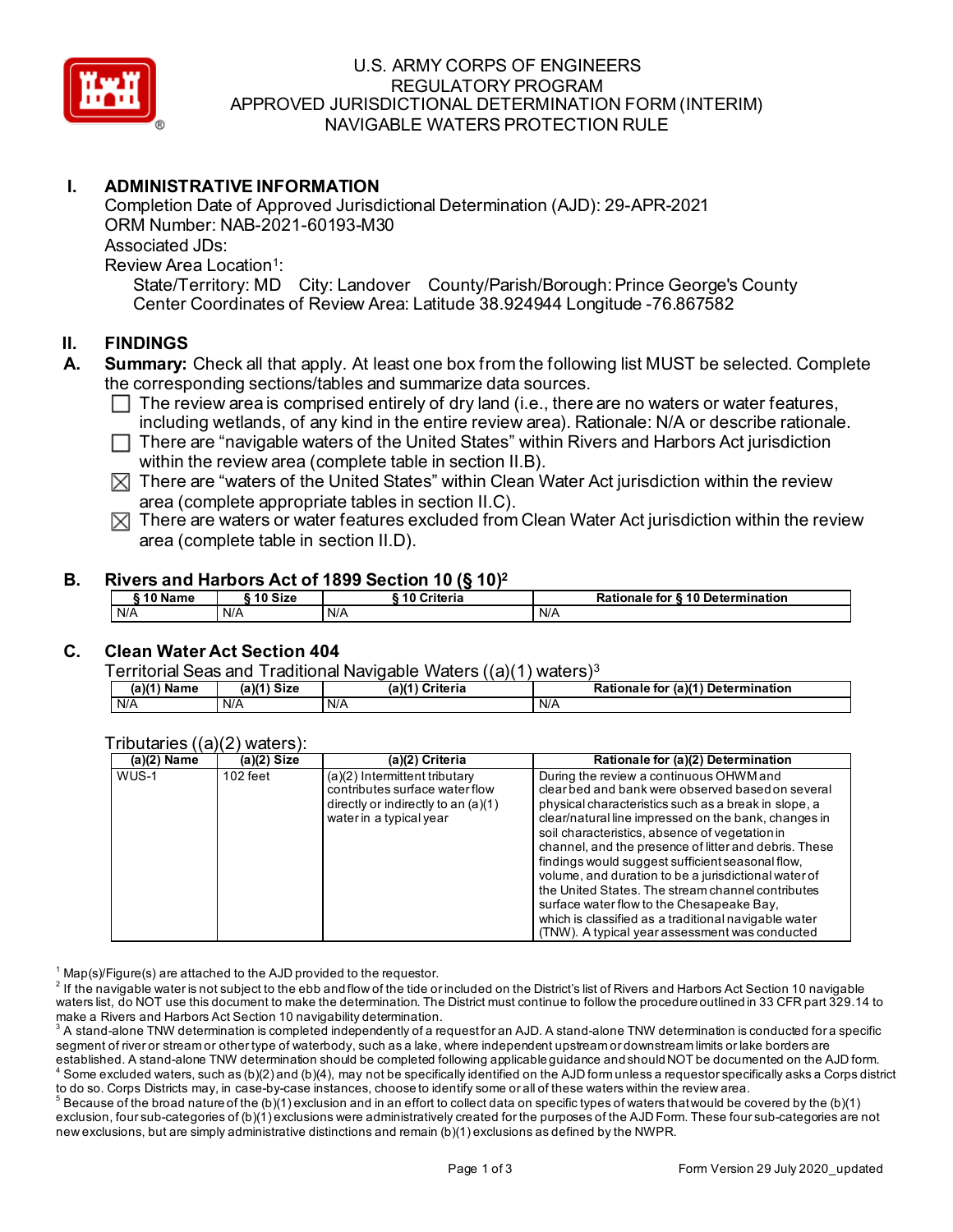

## U.S. ARMY CORPS OF ENGINEERS REGULATORY PROGRAM APPROVED JURISDICTIONAL DETERMINATION FORM (INTERIM) NAVIGABLE WATERS PROTECTION RULE

|       |          |                                                                                                                                     | and is described in Section III.B. The weight of<br>evidence approach supports the conclusion that this<br>water meets the tributary definition and does<br>contribute intermittent flow to a downstream TNW in<br>a typical year.                                                                                                                                                                                                                                                                                                                                                                                                                                                                                                                                                                                                                                                    |
|-------|----------|-------------------------------------------------------------------------------------------------------------------------------------|---------------------------------------------------------------------------------------------------------------------------------------------------------------------------------------------------------------------------------------------------------------------------------------------------------------------------------------------------------------------------------------------------------------------------------------------------------------------------------------------------------------------------------------------------------------------------------------------------------------------------------------------------------------------------------------------------------------------------------------------------------------------------------------------------------------------------------------------------------------------------------------|
| WUS-3 | 216 feet | (a)(2) Intermittent tributary<br>contributes surface water flow<br>directly or indirectly to an $(a)(1)$<br>water in a typical year | During the review a continuous OHWM and<br>clear bed and bank were observed based on several<br>physical characteristics such as a break in slope, a<br>clear/natural line impressed on the bank, changes in<br>soil characteristics, absence of vegetation in<br>channel, and the presence of litter and debris. These<br>findings would suggest sufficient seasonal flow,<br>volume, and duration to be a jurisdictional water of<br>the United States. The stream channel contributes<br>surface water flow to the Chesapeake Bay,<br>which is classified as a traditional navigable water<br>(TNW). A typical year assessment was conducted<br>and is described in Section III.B. The weight of<br>evidence approach supports the conclusion that this<br>water meets the tributary definition and does<br>contribute intermittent flow to a downstream TNW in<br>a typical year. |

#### Lakes and ponds, and impoundments of iurisdictional waters ((a)(3) waters):

| (a)(3)<br>Name | (a)(3)<br><b>Size</b> | (a)(?')<br>Criteria | ∡ (a)(3`<br><b>Detions</b><br><b>Determination</b><br>tor<br>tionale<br>ka. |
|----------------|-----------------------|---------------------|-----------------------------------------------------------------------------|
| N/A            | N/A                   | N/A                 | N/A                                                                         |

#### Adjacent wetlands ((a)(4) waters):

| (a)(4) Name | .<br>Size<br>(a)(4) | .<br>(a)(4)<br>Criteria | Rationale for (a)(4) Determination |
|-------------|---------------------|-------------------------|------------------------------------|
| N/A         | N/A                 | N/A                     | N/A                                |

# **D. Excluded Waters or Features**

Excluded waters  $((b)(1) - (b)(12))^4$ :

| <b>Exclusion Name</b> | <b>Exclusion Size</b> | Exclusion <sup>®</sup>                | <b>Rationale for Exclusion Determination</b>                                                                              |
|-----------------------|-----------------------|---------------------------------------|---------------------------------------------------------------------------------------------------------------------------|
| WUS 2                 | $102$ feet            | $(b)(3)$ Ephemeral feature, including | Stream channel exhibits OHWM but has no                                                                                   |
|                       |                       | an ephemeral stream, swale, gully,    | surface water flow in a typical year. Stream                                                                              |
|                       |                       | rill, or pool                         | channels was wet as documented by the applicant's                                                                         |
|                       |                       |                                       | consultant. The consultant visited the site during wetter                                                                 |
|                       |                       |                                       | than normal year and after a recent storm event.                                                                          |
| Wetland 1             | $0.1646$ acres        | (b)(1) Non-adjacent wetland           | The wetland has met the three parameters but the                                                                          |
|                       |                       |                                       | wetland does not meet the adjacency criteria as defined                                                                   |
|                       |                       |                                       | in the NWPR and therefore, is geographically isolated<br>and falls into exclusion category (b) (1). The wetland           |
|                       |                       |                                       | does not abut an a(1)-a(3) water; is not inundated by<br>flooding from an $a(1)$ - $a(3)$ water in a typical year, and is |
|                       |                       |                                       | not physically separated from an a(1)-a(3) water by a<br>natural feature or artificial structure that would allow for     |
|                       |                       |                                       | a direct hydrologic connection.                                                                                           |

 $1$  Map(s)/Figure(s) are attached to the AJD provided to the requestor.

 $^2$  If the navigable water is not subject to the ebb and flow of the tide or included on the District's list of Rivers and Harbors Act Section 10 navigable waters list, do NOT use this document to make the determination. The District must continue to follow the procedure outlined in 33 CFR part 329.14 to make a Rivers and Harbors Act Section 10 navigability determination.

 $^{\rm 3}$  A stand-alone TNW determination is completed independently of a request for an AJD. A stand-alone TNW determination is conducted for a specific segment of river or stream or other type of waterbody, such as a lake, where independent upstream or downstream limits or lake borders are established. A stand-alone TNW determination should be completed following applicable guidance and should NOT be documented on the AJD form.  $^4$  Some excluded waters, such as (b)(2) and (b)(4), may not be specifically identified on the AJD form unless a requestor specifically asks a Corps district

to do so. Corps Districts may, in case-by-case instances, choose to identify some or all of these waters within the review area.  $^5$  Because of the broad nature of the (b)(1) exclusion and in an effort to collect data on specific types of waters that would be covered by the (b)(1) exclusion, four sub-categories of (b)(1) exclusions were administratively created for the purposes of the AJD Form. These four sub-categories are not new exclusions, but are simply administrative distinctions and remain (b)(1) exclusions as defined by the NWPR.